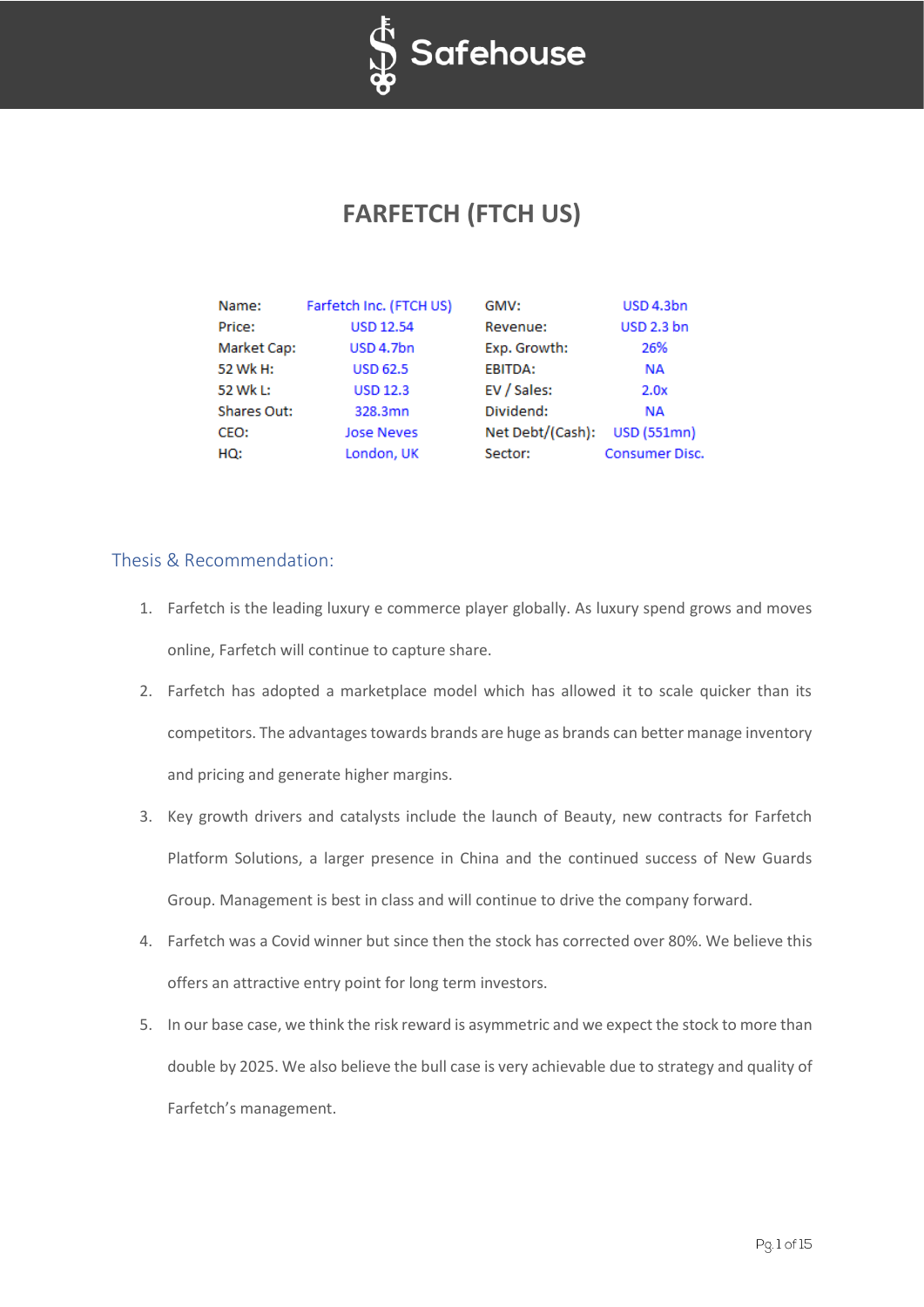

## Market and Company Background:

In 2022, the global luxury market is projected to reach USD 343bn in value. According to Bain & Company, the market is expected to grow at a 5-year CAGR of c. 5%. Within the luxury market, only 12% of spend was online pre-COVID. Online luxury retail is expected to grow at a CAGR of 23% as online penetration becomes a bigger piece of the pie.

Within luxury e-commerce, several players exist and the market continues to be relatively fragmented. Typically, the business models within this space can be categorized as follows:

| Luxury e-commerce model                                                                       |                                                                                                                                                                                                                                                                                                                                                                                                                                                                  | <b>Examples</b>                                                                                                         |
|-----------------------------------------------------------------------------------------------|------------------------------------------------------------------------------------------------------------------------------------------------------------------------------------------------------------------------------------------------------------------------------------------------------------------------------------------------------------------------------------------------------------------------------------------------------------------|-------------------------------------------------------------------------------------------------------------------------|
| Pureplay multi-brand e-tailers,<br>marketplaces, online wholesalers,<br>online shopping malls | Multi-brand online shop where a wide range of luxury<br>brands can be purchased<br>The major players also provide fulfilment, technology,                                                                                                                                                                                                                                                                                                                        | Farfetch<br>Net-a-Porter<br><b>Tmall Luxury Pavilion</b><br><b>JD.com Luxury</b>                                        |
|                                                                                               | logistics, payment, customer analytics, and other<br>services, with a few owning inventory                                                                                                                                                                                                                                                                                                                                                                       | <b>Amazon Luxury Stores</b>                                                                                             |
| Pureplay specialist multi-brand<br>e-commerce sites                                           | Multi-brand online shop with a specialist focus on<br>luxury brands (most of these are marketplaces)<br>Types of specialist shops include:<br>• Niche – focusing on specific luxury product<br>categories, consumers and/or geography<br>• Discount sites – flash sales, outlets, and other<br>discounts<br>• Reseller of previously owned luxury goods - a<br>growing area as companies respond to increasing<br>consumer demand for sustainability<br>• Rental | LVMH's Sephora<br>VeePee<br>Rue La La/Gilt<br>The RealReal<br><b>SSENSE</b><br>Richemont's Watchfinder<br>RenttheRunway |
| Mono-brand e-commerce sites                                                                   | Owned and operated by major luxury brand<br>owners                                                                                                                                                                                                                                                                                                                                                                                                               | louisvuitton.com<br>gucci.com                                                                                           |
| Multi-brand e-commerce sites                                                                  | Owned and operated by major luxury brand<br>companies (not many companies follow this model)                                                                                                                                                                                                                                                                                                                                                                     | LVMH's 24s.com                                                                                                          |
| Luxury department store<br>multi-brand e-commerce sites                                       | "Bricks-and-mortar" luxury department stores<br>e-commerce                                                                                                                                                                                                                                                                                                                                                                                                       | bergdorfgoodman.com<br>selfridges.com                                                                                   |

## Exhibit 1: Luxury E-commerce Business Models

Source: Deloitte 2021

It is important to understand the distinction between the online marketplace and consignment business- both can be categorized as multi-brand online shops.

- 1. **Consignment Models**: E-commerce players buy inventory from brands at wholesale prices and sell them at retail prices. They tend to be more profitable but hold significant inventory risk making it more challenging to scale. Prime example in this space is YOOX Net-a-Porter (YNAP)
- 2. **Platform/Marketplace Models**: E-commerce player that acts as a "connector" between brands and customers. Here brands earn a take rate on the total sale and do not hold inventory. While this requires scale to become profitable, it scales much faster than traditional online retailers. Brands are moving away from wholesalers (due to risk of overstocking and in turn promotions) and moving towards marketplaces where they have control of SKU counts and pricing. This allows brands to effectively control their brand equity.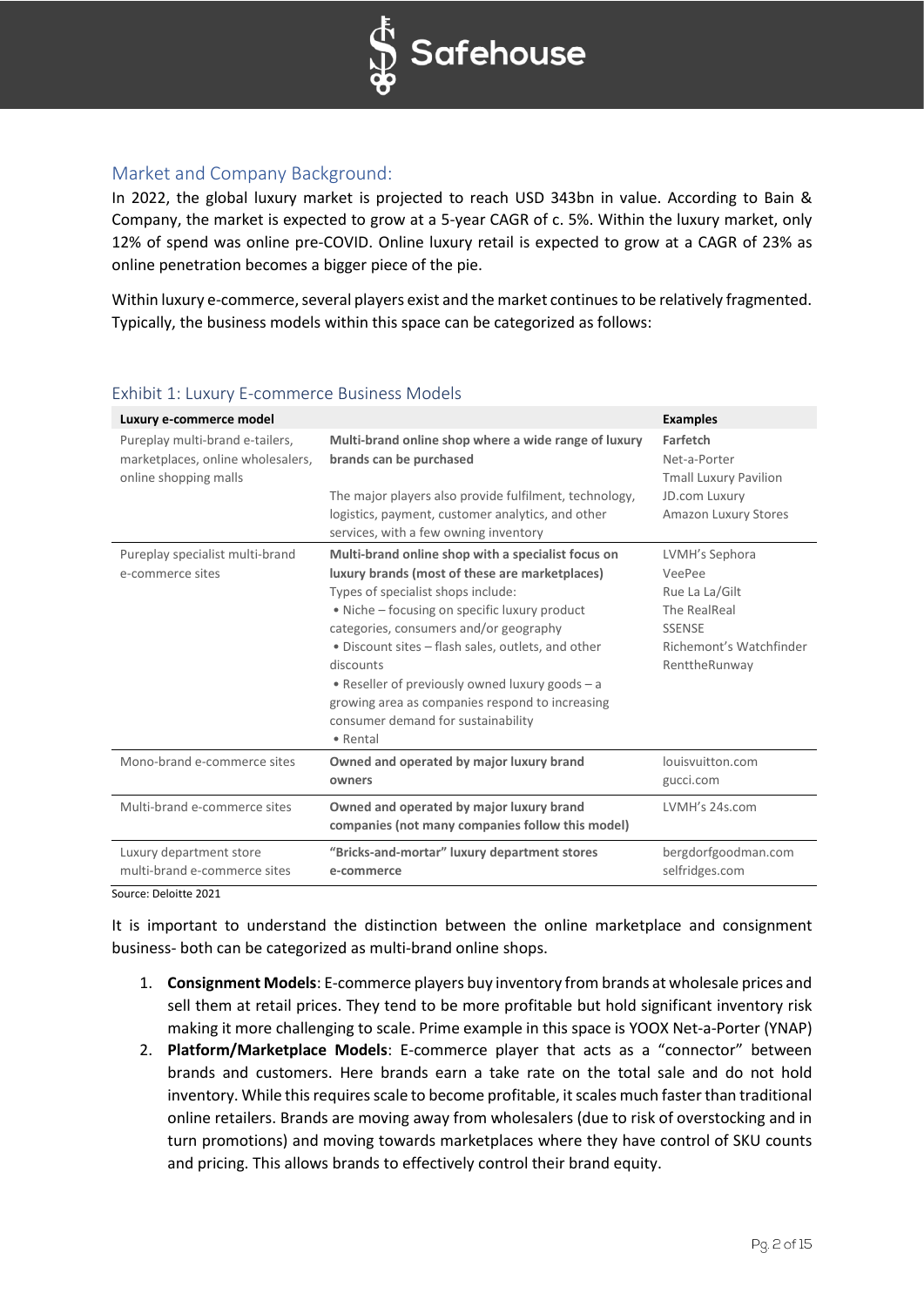

## Farfetch Background:

Portuguese entrepreneur, Jose Neves founded Farfetch in 2007. Jose wanted to create a technology platform that would enable boutiques and brands to sell their products anywhere in the world. In September 2019, Farfetch raised USD 1bn dollars in an IPO.

Today, Farfetch can be broken down into the following segments:

- 1. **Digital Platform** (87% of GMV, 72% of Revenue): This business generates a majority of revenue from a c.33% take rate on all GMV transacted on Farefetch.com. Additionally, Farfetch Platform Solutions (FPS) generates a take rate from brands and websites (examples: Harrods.com) to operate either their website, store or both. FPS will likely be a larger contributor in 2022 and onwards.
- 2. **Brand Platform** (11% of GMV, 24% of Revenue): This business is comprised of the New Guards Group NGG). Farfetch acquired NGG in 2019 for USD 675mn after realizing that the data they were collecting from Farfetch.com would allow them to efficiently incubate hot and in demand brands (example: Off White).
- 3. **In Store** (2% of GMV, 4% of Revenue): This business is mostly made up of luxury department store Browns. Farfetch uses Brown's to understand consumer habits and test out its Store of the Future concept.
- 4. **Stadium Goods**(Undisclosed): Farfetch acquired sneaker and streetwear marketplace for USD 250mn in 2018.

## Business Model:

Farfetch's marketplace makes up a bulk of revenue and GMV and is reported under digital platform revenue. Farfetch connects directly to brands/boutiques/department stores' inventory. Farfetch facilitates the transaction, order and delivery of the products. This allows brands to generate additional revenues streams, manage inventory effectively and set pricing standards. In the last 10 years, several brands have suffered due to mismanaging inventory and promoting their brands (ie. Ralph Lauren, Coach). As brands shift away from traditional department stores, they allocate more stock towards e tailers like Farfetch. Unlike wholesalers, Farfetch receives a lower take rate and therefore brands generate higher margins selling on Farfetch.



## Exhibit 2: Farfetch Business Model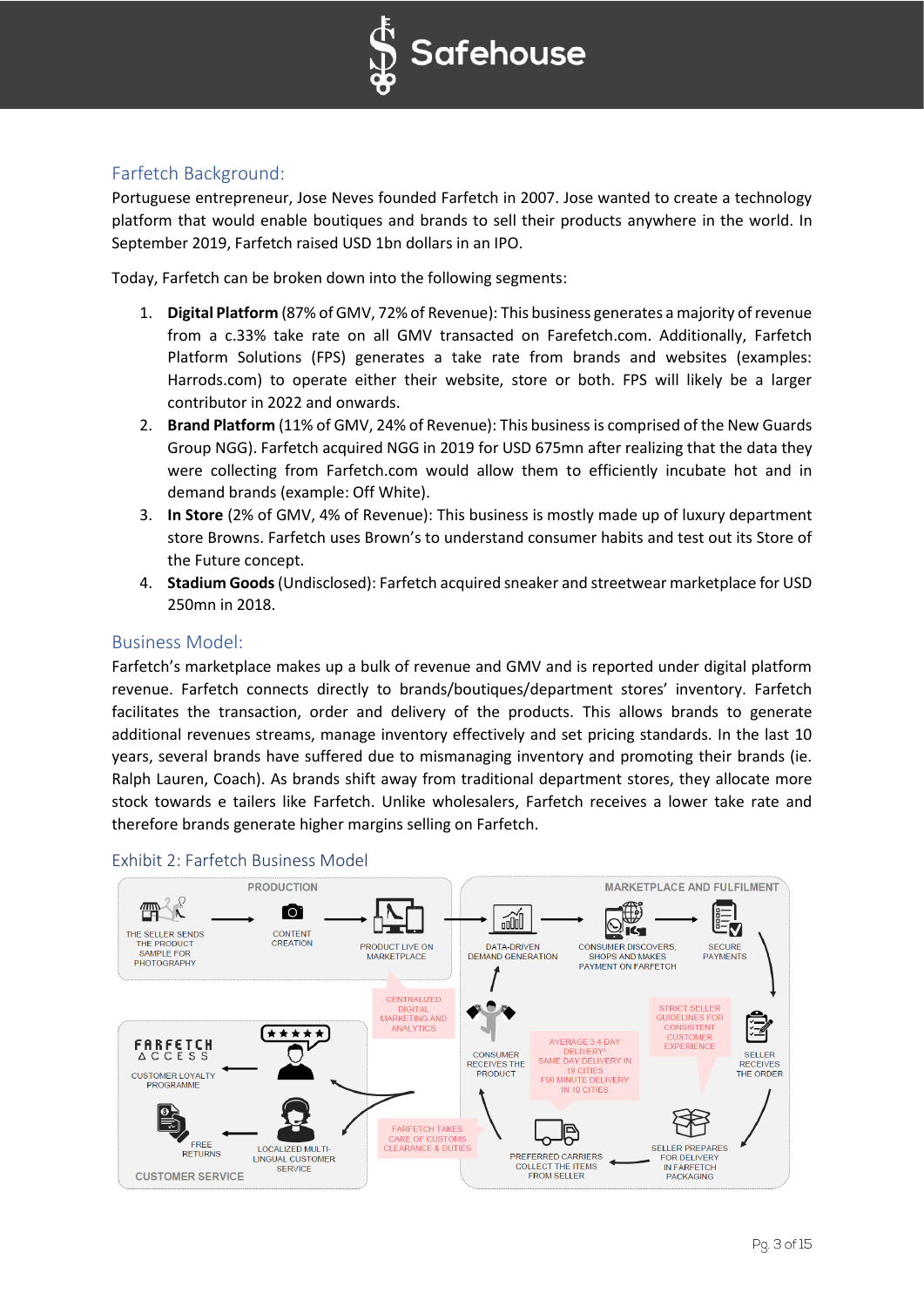

#### Source: 2018 Company Presentation



Source: Farfetch 2018

Farfetch also allows retailers to reach customers around the globe where they might not already have a presence. During the pandemic, hundreds of brands with limited to no online sales joined Farfetch in order to salvage their businesses. This further accelerated Farfetch's flywheel which is driven by: **more brands bring more customers and in turn more brands.**





Source: Farfetch 2018

Today, Farfetch has close to 4mn active users, over 3500 brands, over 1,300 luxury sellers and sells in over 50 countries.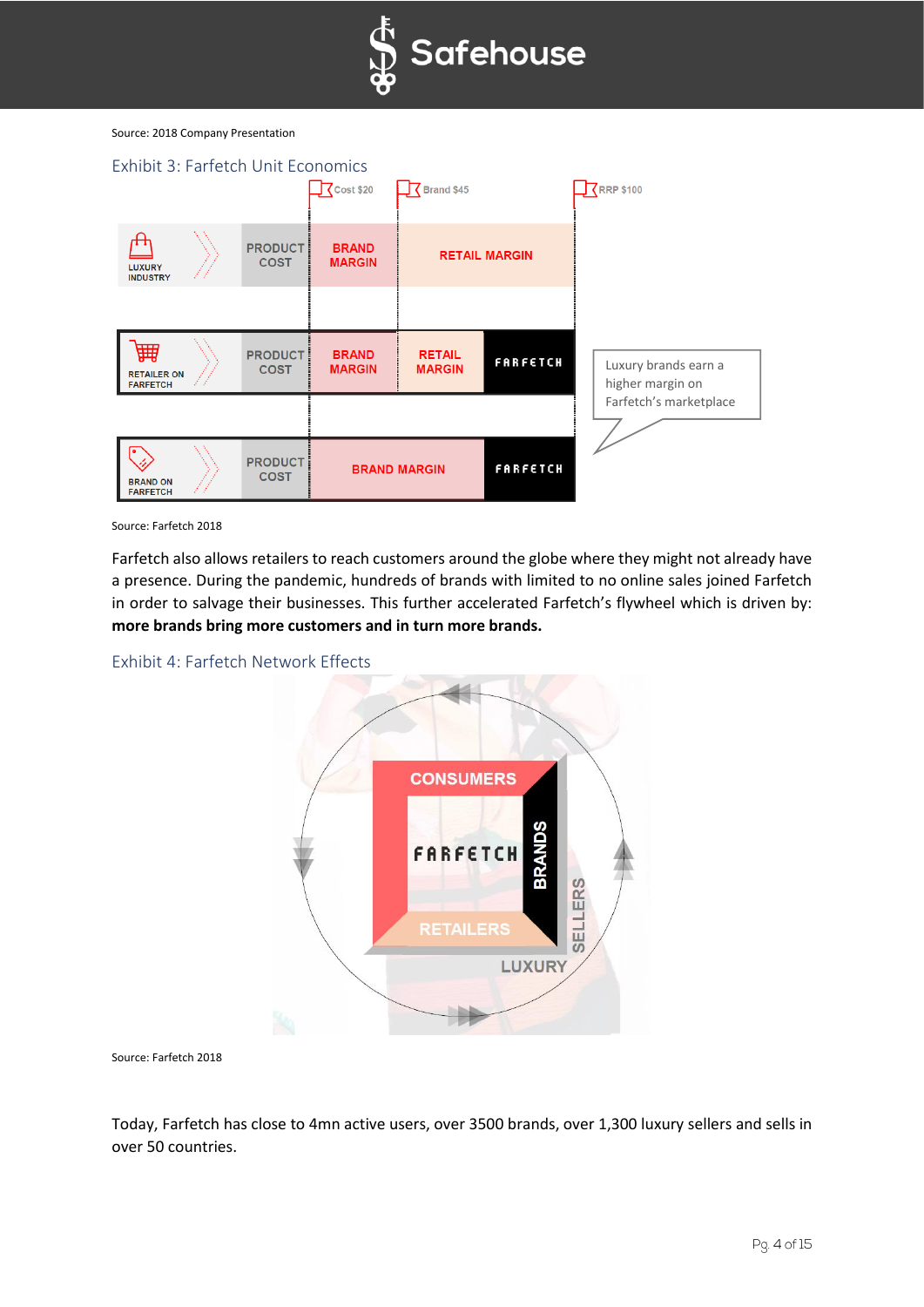

Farfetch Platform Solutions (FPS) leverages Farfetch's know how of e commerce through a white label enterprise solution for brands and boutiques to build or operate their own e commerce portal. Essentially, FPS is a Shopify for luxury brands and boutiques. This will likely be a significant driver of growth in 2022 as Farfetch continues to invest behind this business.



## Exhibit 5: Farfetch Platform Solutions

Source: Bernstein Research 2022

Store of the Future is a futuristic omnichannel retail concept that Farfetch has been testing for the last 5 years. Essentially, Farfetch leverages QR Code and RFID technology to digitize the retail experience. Farfetch signed an agreement with Chanel in 2018 to continue to develop this project. Currently, Farfetch exhibits this concept in their Brown's store in London. While early, we believe this is an early steppingstone for Farfetch to be well positioned for the future of the Metaverse. When AR and VR technology advances to a level where trying on clothes at home becomes seamless it is likely to lead to higher purchase conversion rates making Farfetch a huge beneficiary.

Store of the Future:



After around ten years of running Farfetch, Jose Neves realized that their ability to generate data on fashion trends was a huge differentiator. Through their acquisition of New Guards Group, Farfetch build an inhouse brand incubator that they could sell both online and offline. The initial market reaction was negative as investors preferred Farfetch hold no inventory. Since then, NGG has delivered strong results growing from USD 164mn in 2018 to USD 468mn in 2021. This has also allowed Farfetch to capture a higher share of revenues and profits.

Farfetch's new segment is Farfetch Media Solutions (FMS). This business is growing quickly (from a small base) and is very high margin. FMS is an advertising business which can compared to Amazon Ads. Here brands can pay to advertise their brands on Farfetch's platform.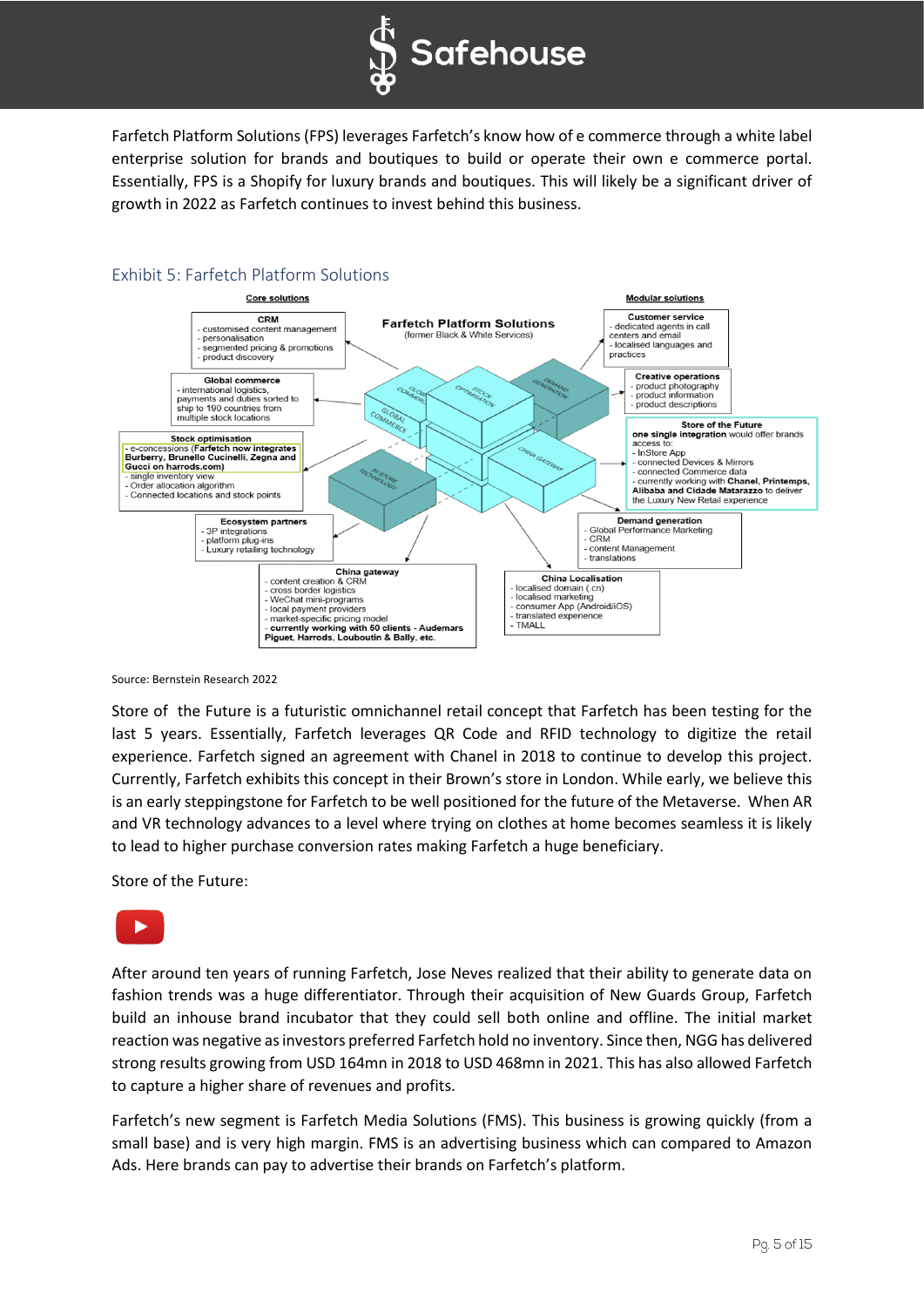

## Performance and Traction: Exhibit 6: Farfetch Digital GMV (USD mn)



Source: Farfetch financials & Safehouse estimates

Exhibit 7: Farfetch Revenue (USD mn)



Source: Farfetch financials & Safehouse estimates

For the last 5 years, Farfetch has steadily grown revenues and GMV while maintaining healthy take rates. In Q4, 2021 Farfetch announced an increase in take rates across 66% of their brands- this shows Farfetch has pricing power.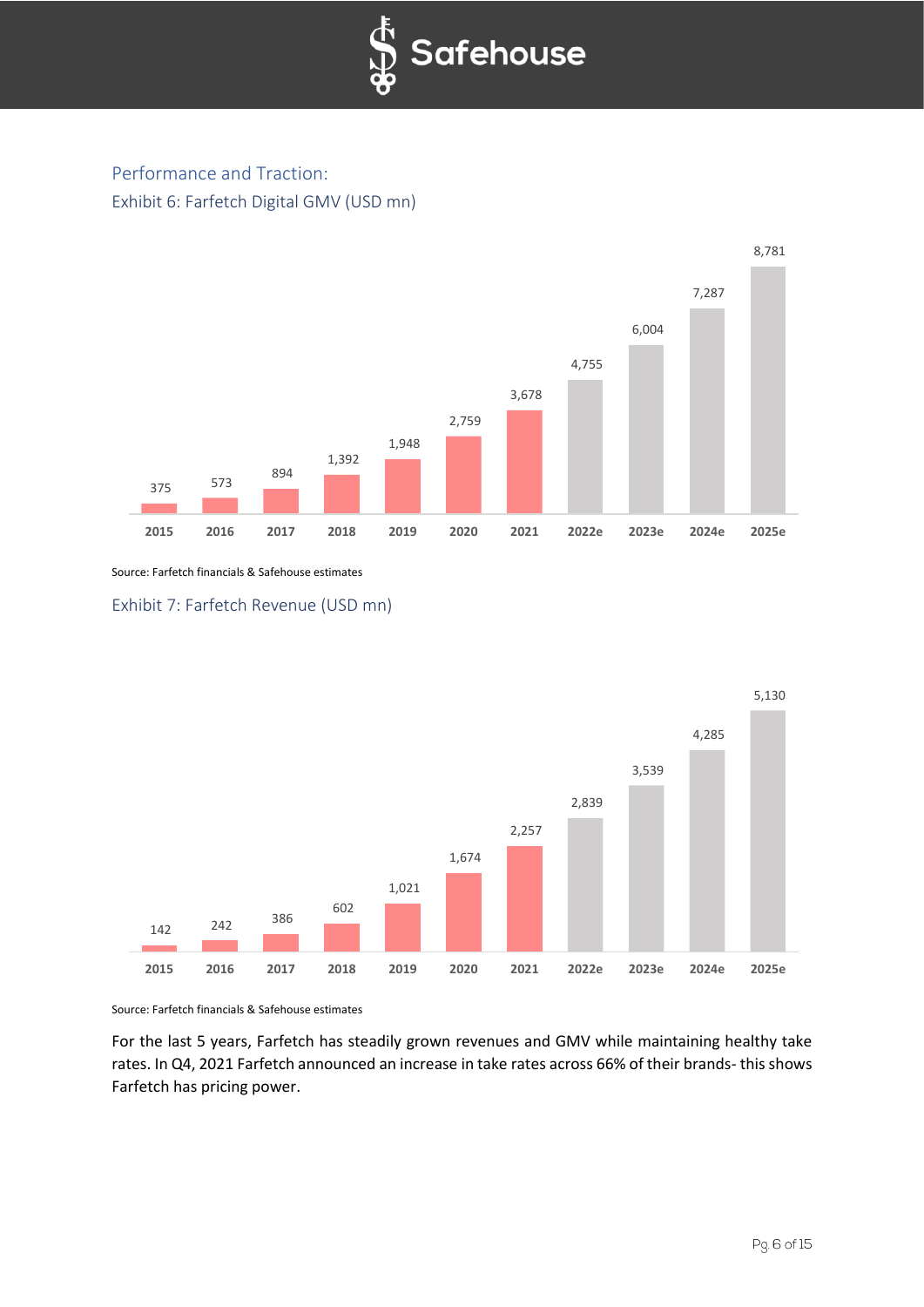

Exhibit 8: Farfetch EBITDA (USD mn)



#### Source: Farfetch financials & Safehouse estimates

Farfetch has not been EBITDA profitable since inception yet today the company is at an inflection point. The company expects to generate positive EBITDA moving forward. Based on our estimates, we believe Farfetch can generate c. 10% EBITDA margins by 2025.

## Key Growth Drivers:

- 1. **Existing Platform Growth**: According to Bain & Company, global luxury retail should grow by a CAGR of 5% for the coming 5 years, reaching c. USD 400bn by 2025. Online retail is expected to grow at a 5 year CAGR of 23%. According to Farfetch management, the company should grow GMV c. 20-30% (ex. Beauty and new FPS contracts). This would imply that Farfetch would realize market share of 8% of luxury online retail by 2025.
- 2. **Farfetch Platform Solutions**: The company recently announced that it will be taking over Reebok's online and offline retail. Jose Neves has said that Reebok will be a multi hundredmillion-dollar opportunity in 2023. He also mentioned that 2022 is "the year of FPS" with several contracts in the pipeline. This segment has lower take rates but is higher margin and will be a large contributor to earnings growth.
- 3. **China**: The most important country in the luxury world. In 2021, Farfetch announced a strategic partnership with Alibaba and Richemont. Alibaba and Richemont invested USD 1.1bn total into Farfetch with USD 300mn each directly into the business and an additional USD 250mn each for 25% each of Farfetch China JV. Not only was this a creative way to raise capital but it is also very strategic in nature. The company has not disclosed many details as of yet but we would imagine that Farfetch would be able to leverage Alibaba's infrastructure (Farfetch already sells on Baba's Tmall). So far, this JV accounts for 10% of total China GMV for Farfetch which is surpassing their internal targets.
- 4. **Beauty**: As Farfetch continues to build scale, the next obvious step is category expansion. Farfetch will be debuting Farfetch Beauty in Q2 of 2022. Beauty makes a lot of sense for Farfetch because of the overlap across customers and brands, the recurring nature of the business and the fact that there are no clear online winners in the global beauty category (Sephora/Ulta are mostly retail). Farfetch recently acquired Violet Grey, a leading beauty e commerce player. Farfetch will continue to leverage its existing logistics and fulfilment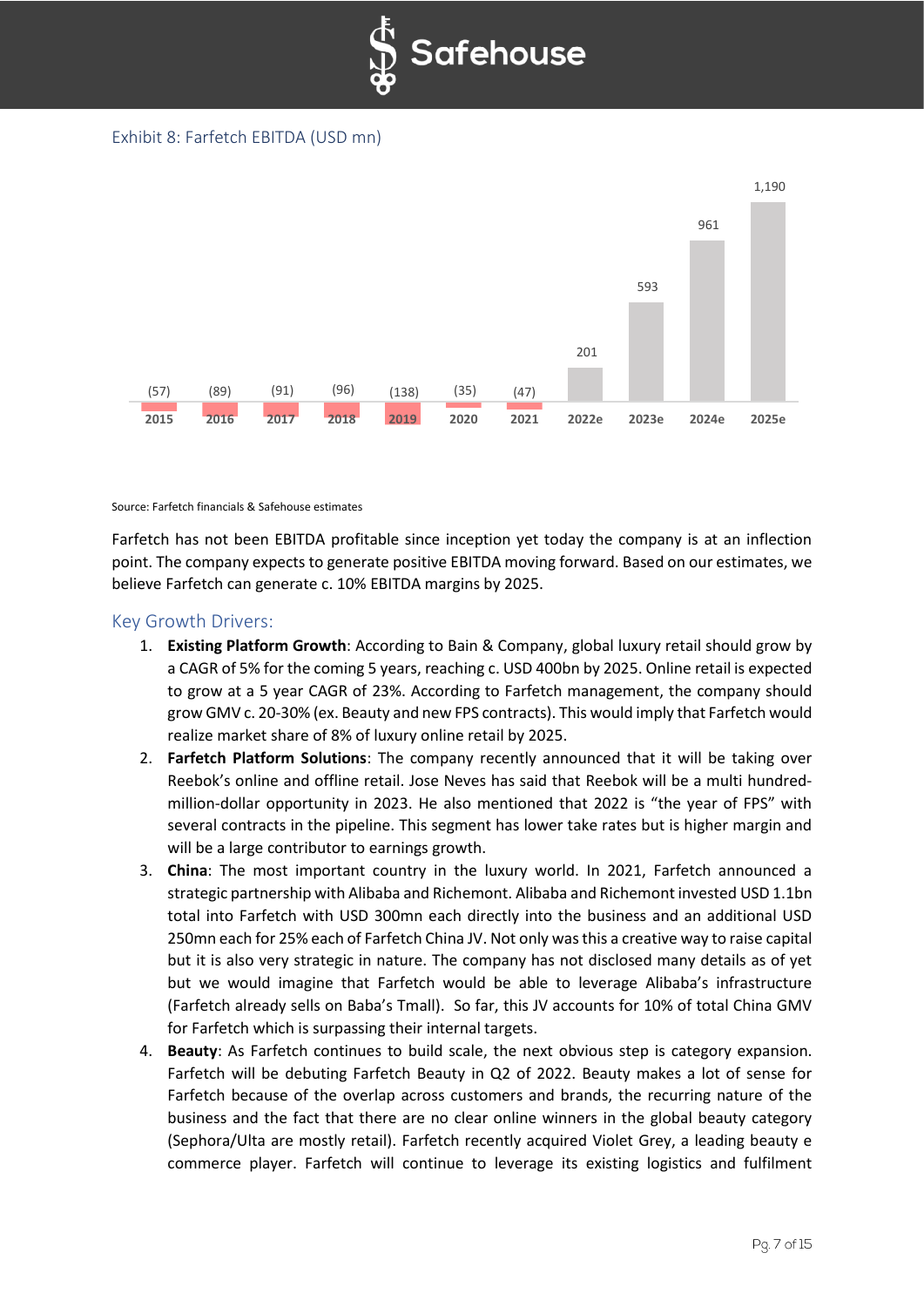

network which should continue to scale as they generate more orders and large basket sizes. If Farfetch is successful, this could be a multibillion-dollar GMV opportunity.

5. **Resale**: Although very small for Farfetch, this is a promising category supported by secular tailwinds. Farfetch entered the preowned market through the acquisition of Luxclusif. Unlike other resale platforms, Farfetch provides customers credit to use on the Farfetch platform in return for listing the products on Farfetch's resale and other resale platforms. This helps the company generate more GMV, yet this is also harder to scale. For now, this does not seem to be a core focus for Farfetch.

## Management & Culture:

We believe management is the most important driver of shareholder value. We judge all company management through four key pillars:

- 1. **Track Record**: Since 2015, Jose Neves has grown GMV c. 16x from USD 142mn to c. USD 2.3bn. While the stock has been under pressure in recent months, the company has continued to perform well- delivering on targets and launching new growth initiatives. Jose Neves' compensation is directly linked to share price performance. Jose has also surrounded himself with best-in-class senior executives and board members. Natalie Massenet (Net a Porter founder) sits on the board of Farfetch today.
- 2. **Incentives**: Jose's incentives are aligned with shareholders due to this large ownership in the business. Today, Jose owns USD 700mn worth of shares. In order for Jose to receive all his performance stock units, Farfetch would need to reach USD 250 per share (c. 15x from today's price).
- 3. **Capital Allocation**: Whether through his acquisitions of New Guards Group and Stadium Goods or through his capital raise through Alibaba and Richemont, Jose has proven to be a smart and shrewd capital allocator.
- 4. **Company Culture**: According to Glassdoor, Farfetch is rated 4.3 / 5 stars which is very high. Jose Neves also has a 97% approval rating with c. 500 reviews.

## Competition:

It is important to note that Farfetch is the clear leader in terms of GMV, SKU count and active customers in luxury e commerce. That lead has been widening.

- 1. **Amazon**: In September 2020, Amazon launched its Luxury Store Experience. The company debuted with brands such as Oscar de la Renta, Altuzarra and Rodarte. The traction has been minimal. We have seen no effect whatsoever of Amazon's presence in online luxury. We believe this is due to the small number of brands on their platform and the fact that people do not associate Amazon with luxury.
- 2. **Mytheresa**: Listed in early 2021 at a valuation of c. USD 2bn. The company operates on a consignment model catering to ultra-luxury and limited pieces. The company has a unique selling proposition and has a high NPS. While we like the company, we think it is unlikely to pose a major threat to Farfetch. Today, Mytheresa generates revenue (GMV=revenue) of USD 750mn vs. USD 4.2bn of GMV for Farfetch. The company is planning on slowly shifting towards a marketplace.
- 3. **Yoox Net a Porter**: Prior to the rise of Farfetch, YNAP was the clear market leader. Operating on a consignment basis the company did not scale as quickly as Farfetch. It took Net a Porter 20 years reach USD 1.2bn in GMV while it took Farfetch 10 years to reach that level. On our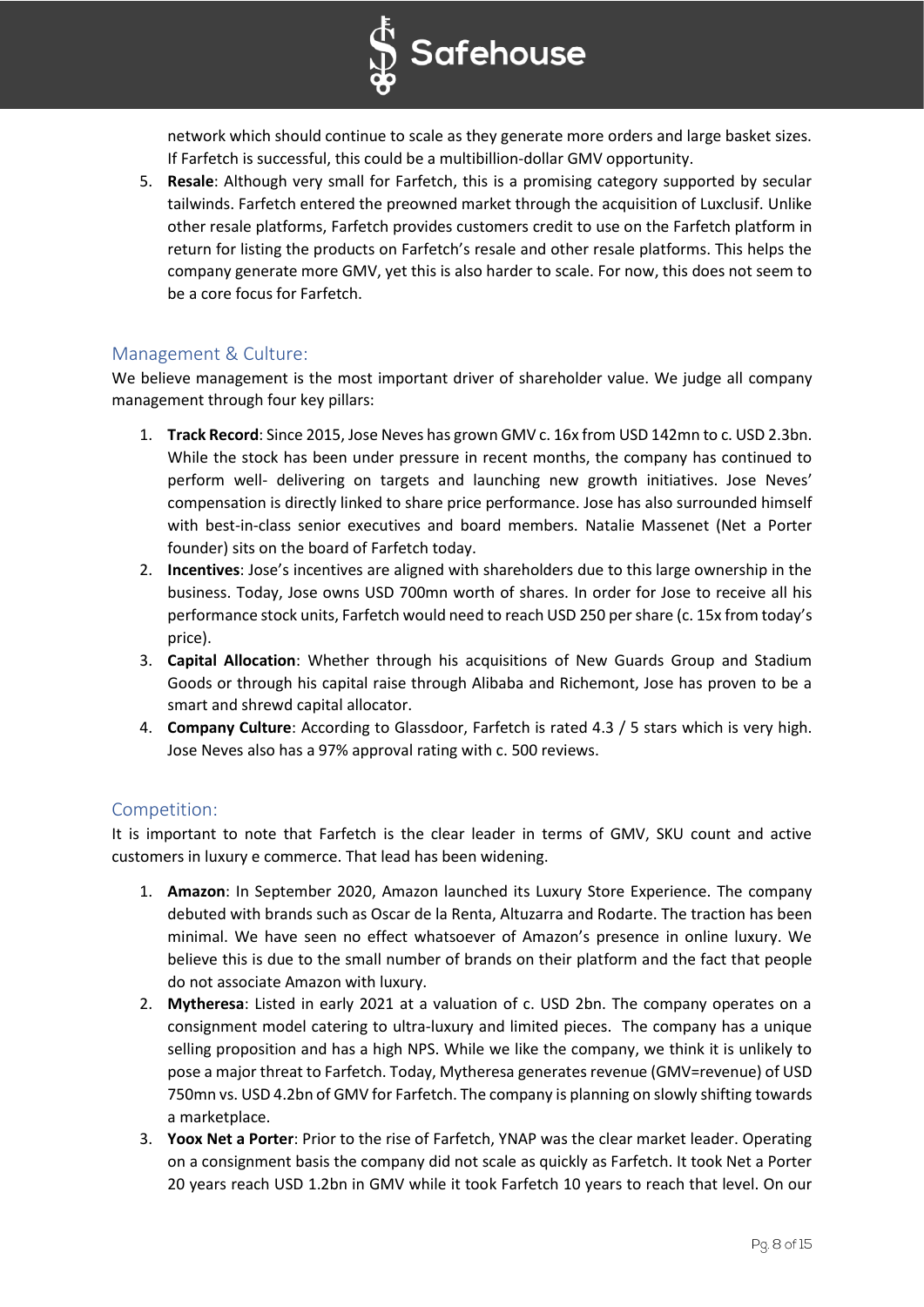

estimates, we believe Farfetch is almost double the size of Net a Porter today. Recently, Richemont (YNAP owner) has been having discussions with Jose Neves to sell YNAP or collaborate with Farfetch. This would cement Farfetch as the clear leader in luxury e commerce. YNAP has been unprofitable since inception and is now beginning to shift its business towards a marketplace- this transformation will take time.



## Exhibit 9: Farfetch Growth vs Peers

Source: 2017 Company Presentati

Exhibit 10: Farfetch Inventory Range

# FARFETCH



Source: 2020 Company Presentation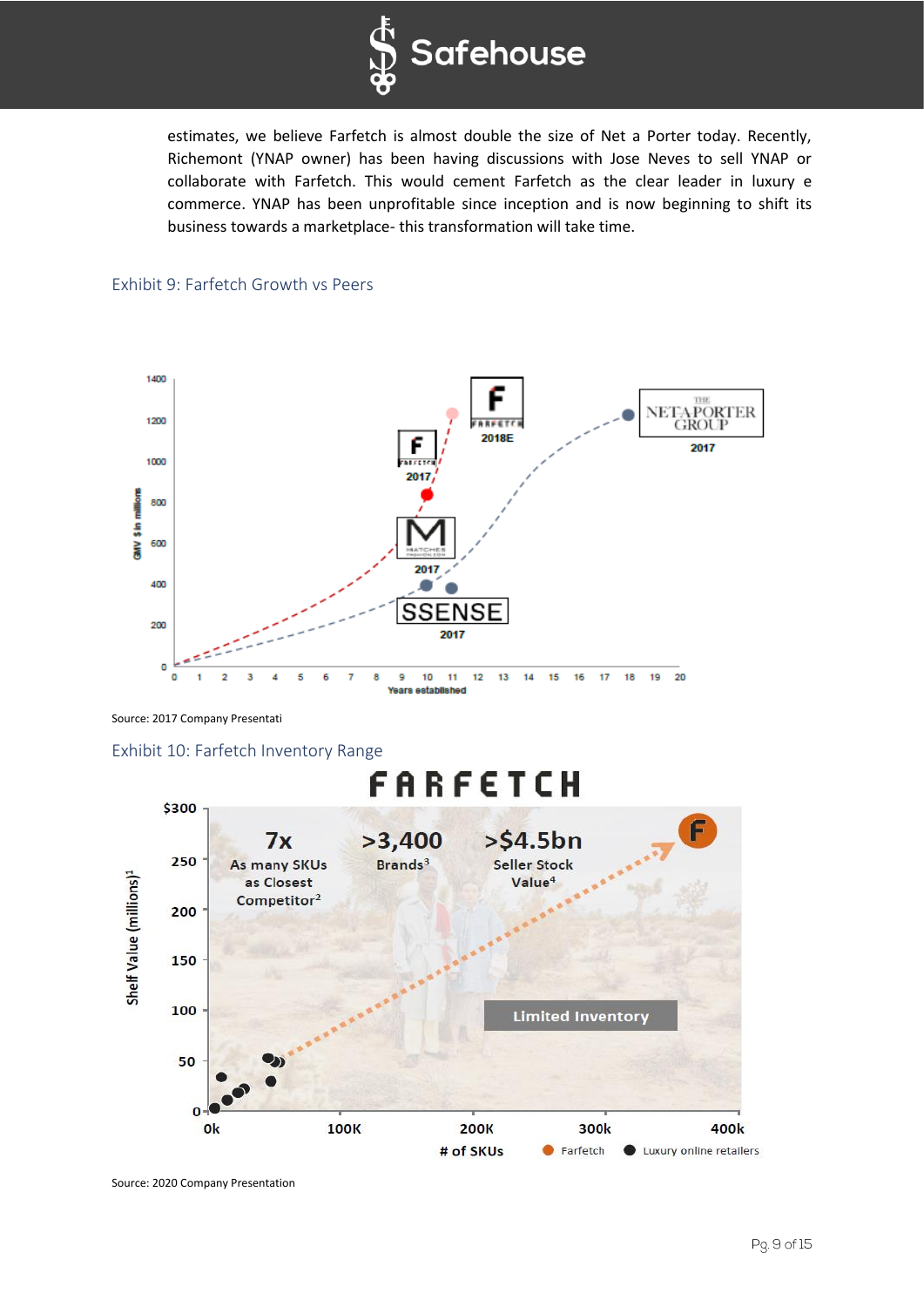

## Valuation:

| (mn USD)                           | <b>Bear</b> | Base  | <b>Bull</b> | <b>Comments</b>                                                       |
|------------------------------------|-------------|-------|-------------|-----------------------------------------------------------------------|
| <b>Digital Platform GMV</b>        | 6,965       | 8,781 | 10,358      |                                                                       |
| NGG + Browns                       | 872         | 943   | 1,059       |                                                                       |
| <b>2025e GMV</b>                   | 7,837       | 9,724 | 11,417      | 30% of luxury spend will be online                                    |
| <b>Implied Market Share</b>        | 6.5%        | 8.1%  | 9.5%        | Total luxury market is estimated to be USD 437bn                      |
|                                    |             |       |             |                                                                       |
| 2025e Revenue Core                 | 4,380       | 5,130 | 5,858       |                                                                       |
| 2021-2025 CAGR                     | 18%         | 23%   | 27%         |                                                                       |
|                                    |             |       |             |                                                                       |
| 2025e Beauty GMV                   | ٠           | 300   | 500         | It took FTCH 5 years to get to USD 300mn for the core luxury business |
| 2025e Beauty Revenue               |             | 90    | 153         | Assume same take rate as core business                                |
|                                    |             |       |             |                                                                       |
| 2025e FPS GMV                      | 250         | 1,000 | 1,500       | Bear case assums USD 250 because FTCH already signed Reebok           |
| 2025e FPS Revenue                  | 25          | 100   | 150         | Assume 10% take rate since                                            |
|                                    |             |       |             |                                                                       |
| <b>Total Farfetch Revenue</b>      | 4,405       | 5,320 | 6,161       |                                                                       |
| Target EV / Sales Mutliple         | 0.5x        | 1.5x  | 3.0x        | Currently trading at 1.5x EV/Sales, historical average is 5x          |
| <b>Implied EV</b>                  | 2,203       | 7,980 | 18,483      |                                                                       |
| Less 2025 Net Debt                 | (514)       | (987) | (2,402)     |                                                                       |
| <b>Implied Market Cap</b>          | 2,717       | 8,967 | 20,884      |                                                                       |
| 2025e Share Price (USD)            | 8.3         | 27.3  | 63.6        |                                                                       |
| Upside/(Downside)                  | $-34%$      | 119%  | 411%        |                                                                       |
|                                    |             |       |             |                                                                       |
| Fair Value Today (USD)             | 5.7         | 18.7  | 43.4        | Discounted at 10% discount rate                                       |
| Upside/(Downside)                  | $-55%$      | 50%   | 249%        |                                                                       |
|                                    |             |       |             |                                                                       |
| DCF Based Target Price (USD)       | 7.6         | 16.0  | 34.3        | Discounted at 10% and does not include Beauty and FPS                 |
| Upside/(Downside)                  | $-39%$      | 29%   | 175%        |                                                                       |
|                                    |             |       |             |                                                                       |
| EV/EBITDA Based Target Price (USD) | 7.6         | 18.9  | 52.7        | Does not include Beauty and FPS                                       |
| Upside/(Downside)                  | $-39%$      | 52%   | 323%        | Bear @ 10x, Base @ 15x, Bull @ 20x                                    |

Source: Safehouse Research

The recent correction in growth equities presents a unique opportunity for patient and long-term investors. Within the bucket, we believe Farfetch is an outlier and even as multiples have compressed, we feel that the risk reward remains attractive. We have done our best to remain conservative in our scenario analysis. We are cognizant that volatility, low liquidity, and weak overall market sentiment will likely determine price movements in the short run, yet we expect that fundamentals will prevail over the long run.

Our base case assumes GMV grows at a CAGR of over 20% until 2025e. It is important to note that our estimates are more conservative than the sell side. The largest variability in our numbers will come from the new segments like FPS and Beauty. The company mentioned that 2022 will be a transformational year for FPS and therefore we are looking out for announcements of new contracts. This may lead us to revise our numbers upwards. We also assign no value to the potential collaboration/sale of Net a Porter to Farfetch.

We expect the stock to deliver upside of c. 100-400% over the coming years giving investors an asymmetric risk reward.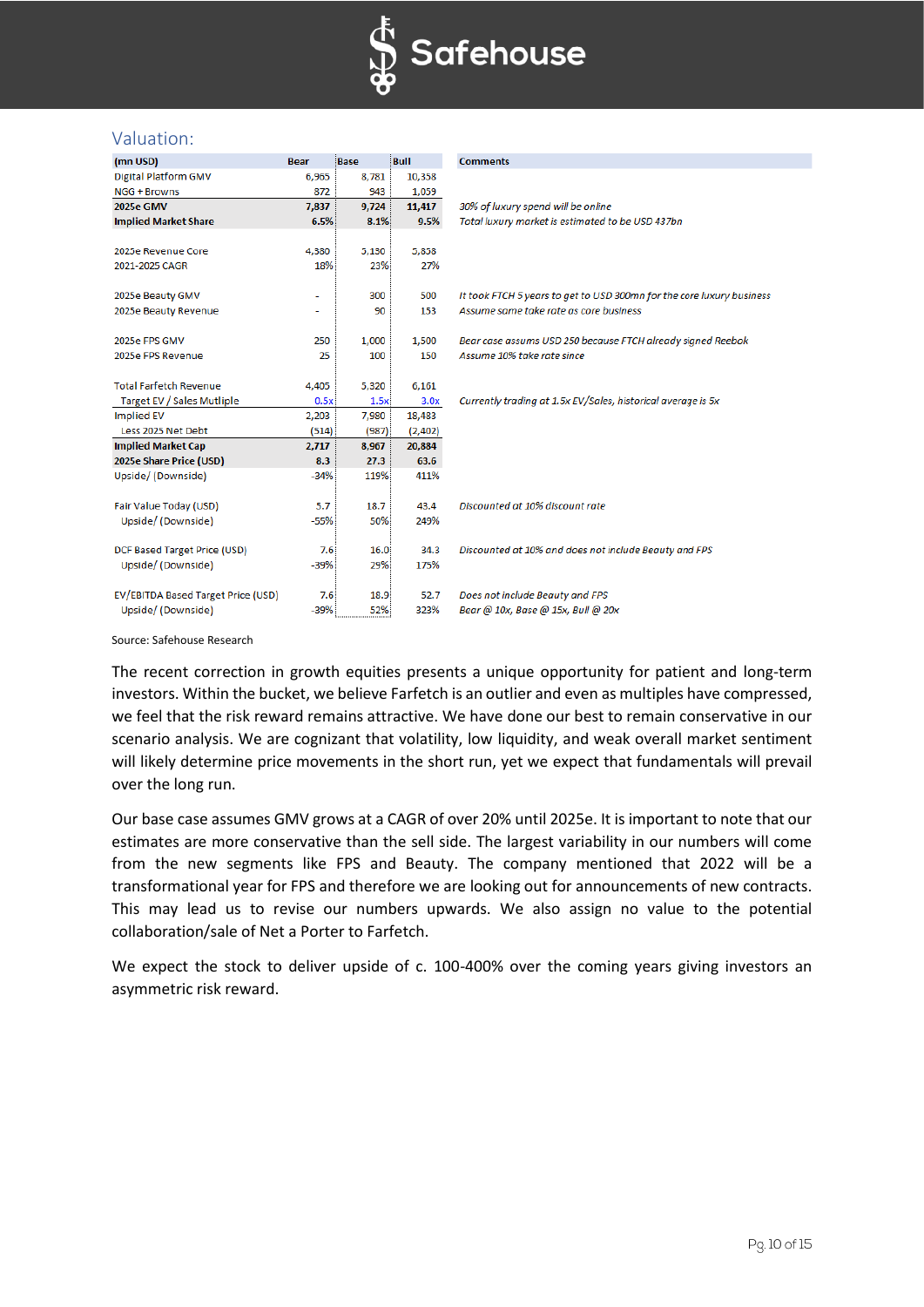

## Risks:

- 1. Slowdown in spending on luxury goods
- 2. Impact of Apple's IDFA on customer acquisition costs
- 3. Top 10 retailers account for 13% of Farfetch's GMV
- 4. China regulation or slowdown as China is expected to be the company's largest market over time.

## Additional Info:

-The company has one of the best cap tables we have seen in the consumer tech universe:

Tencent Holdings owns 16.6mn shares

Richemont owns 9.4mn shares (in the form of convertibles)

Alibaba owns 9.4mn shares (in the form of convertibles)

Artimus (Kering HoldCo) owns 1.8mn shares

-We also believe that Farfetch will be one of the biggest beneficiaries of the Metaverse. A huge pain point for online shoppers is not knowing what size is best and having to return clothes that are either too big or too small. As AR and VR advances, we expect online shopping will transform as well. Customers will eventually be able to make smarter purchasing decisions online ultimately increasing purchase conversion rates. Farfetch has already been a leader in this space through its work with the Store of the Future.

-As the largest luxury e commerce platform with close to 4mn users, Farfetch has pricing power. We believe their position will only strengthen as the platform scales. We believe this will give Farfetch the ability to increase take rates (something we did not account for in our projections). Farfetch still provides brands a significantly higher margin than wholesalers but ultimately provides brands more value.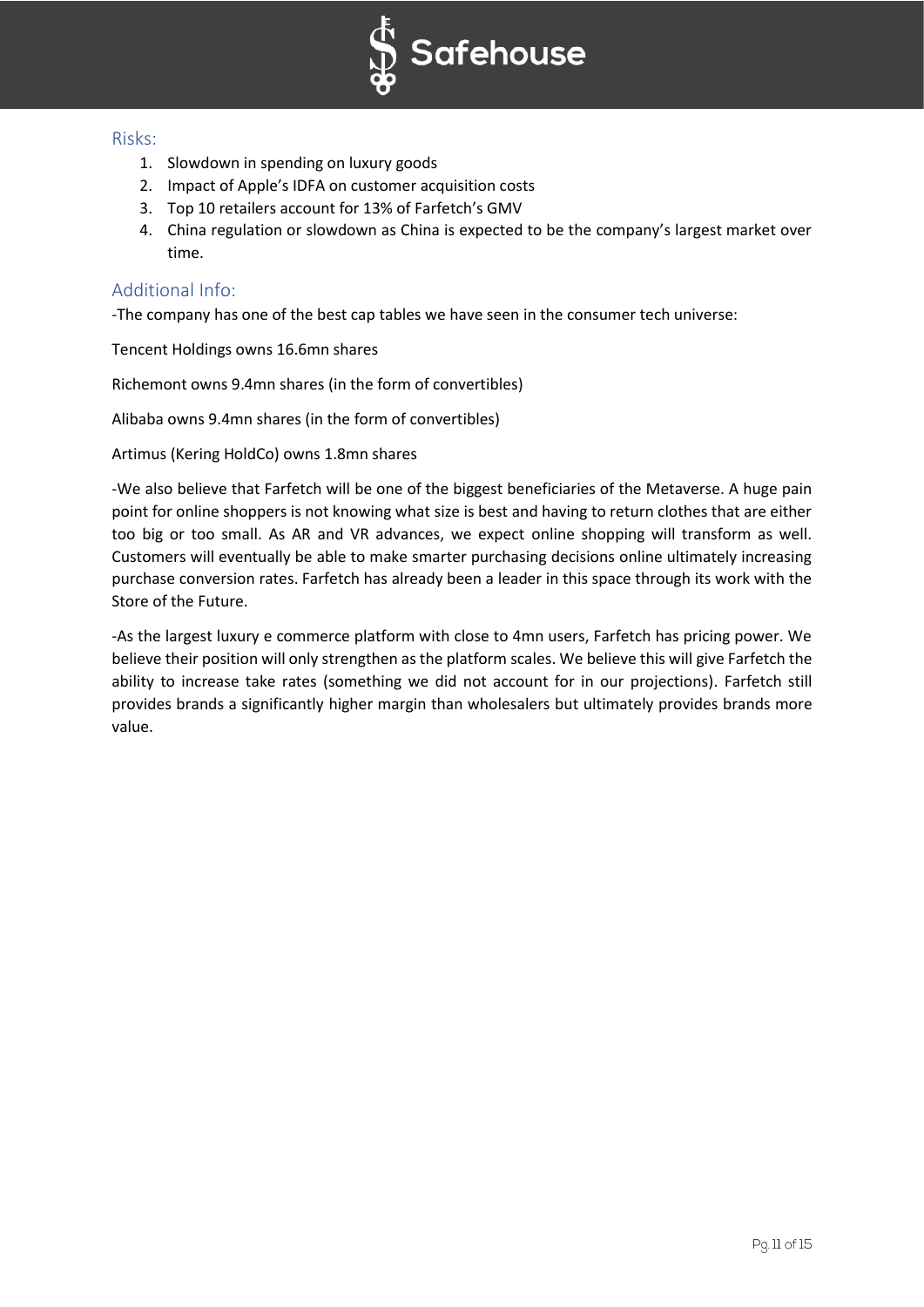

# Financial Projections:

| <b>Revenue Build</b>                                   | 2015           | 2016            | 2017                        | 2018               | 2019                | 2020               | 2021            | 2022e           | 2023e                       | 2024e                        | 2025e                        |
|--------------------------------------------------------|----------------|-----------------|-----------------------------|--------------------|---------------------|--------------------|-----------------|-----------------|-----------------------------|------------------------------|------------------------------|
| Digital Platform GMV<br>% y/y                          | 375            | 573<br>52.9%    | 894<br>56.0%                | 1,392<br>55.6%     | 1,948<br>39.9%      | 2,759<br>41.7%     | 3,678<br>33.3%  | 4,755<br>29.3%  | 6,004<br>26.3%              | 7,287<br>21.4%               | 8,781<br>20.5%               |
| <b>Fulfilment</b>                                      | 29             | 49              | 74                          | 98                 | 128                 | 213                | 333             | 390             | 493                         | 598                          | 721                          |
| % y/y<br>% platform service GMV                        | 8%             | 69.5%<br>9%     | 52.9%<br>9%                 | 31.8%<br>8%        | 30.8%<br>7%         | 66.6%<br>8%        | 55.9%<br>10%    | 17.4%<br>9%     | 26.3%<br>9%                 | 21.4%<br>9%                  | 20.5%<br>9%                  |
| Platform service GMV<br>% y/y                          | 346            | 525<br>51.5%    | 820<br>56.3%                | 1,294<br>57.8%     | 1,820<br>40.6%      | 2,546<br>39.9%     | 3,345<br>31.4%  | 4,364<br>30.5%  | 5,512<br>26.3%              | 6,688<br>21.4%               | 8,060<br>20.5%               |
| 1P platform GMV (estimated)<br>% y/y                   | 4              | 24<br>486.4%    | 39<br>62.3%                 | 110<br>178.6%      | 206<br>86.9%        | 392<br>90.8%       | 541<br>37.8%    | 718<br>32.8%    | 954<br>32.8%                | 1,219<br>27.8%               | 1,497<br>22.8%               |
| 3P platform GMV (estimated)                            | 342            | 500             | 781                         | 1,184              | 1,614               | 2,154              | 2,805           | 3,646           | 4,558                       | 5,469                        | 6,563                        |
| $%$ y/y<br>% of Platform GMV                           | 99%            | 46.2%<br>95%    | 56.0%<br>95%                | 51.7%<br>91%       | 36.3%<br>89%        | 33.4%<br>85%       | 30.2%<br>84%    | 30.0%<br>84%    | 25.0%<br>83%                | 20.0%<br>82%                 | 20.0%<br>81%                 |
| Third party take rate                                  | 30.0%          | 31.3%           | 32.9%                       | 32.0%              | 30.7%               | 29.8%              | 30.1%           | 30.0%           | 30.0%                       | 30.0%                        | 30.0%                        |
| <b>Digital Platform Services Revenue</b><br>% y/y      | 107            | 181<br>69.4%    | 296<br>63.8%                | 489<br>65.0%       | 701<br>43.4%        | 1,033<br>47.3%     | 1,386<br>34.1%  | 1,812<br>30.8%  | 2,321<br>28.1%              | 2,860<br>23.2%               | 3,466<br>21.2%               |
| % of total                                             | 75%            | 75%             | 77%                         | 81%                | 69%                 | 62%                | 61%             | 64%             | 66%                         | 67%                          | 68%                          |
| <b>Browns in-store GMV</b><br>% y/y                    |                |                 |                             |                    |                     |                    |                 |                 |                             |                              |                              |
| <b>Browns in-store</b><br>% y/y<br>% take rate         | 7              | 13<br>83.6%     | 15<br>21.8%                 | 16<br>1.0%         | 28<br>77.1%         | 38<br>35.9%        | 71<br>89.0%     | 75<br>6.0%      | 80<br>6.0%                  | 84<br>6.0%                   | 90<br>6.0%                   |
| <b>Brand Platform GMV-Revenue (NGG)</b><br>% y/y       |                |                 |                             |                    | 164                 | 390<br>138%        | 468<br>20%      | 561<br>20%      | 645<br>15%                  | 742<br>15%                   | 853<br>15%                   |
| <b>Total revenue</b>                                   | 142            | 242             | 386                         | 602                | 1,021               | 1,674              | 2,257           | 2,839           | 3,539                       | 4,285                        | 5,130                        |
| % y/y                                                  |                | 70.1%           | 59.4%                       | 56.1%              | 69.5%               | 63.9%              | 34.8%           | 25.8%           | 24.7%                       | 21.1%                        | 19.7%                        |
| Adjusted evenue<br>% y/y                               | 114            | 194<br>70.3%    | 312<br>61.0%                | 505<br>61.8%       | 893<br>77.0%        | 1,461<br>63.6%     | 1,924<br>31.7%  | 2,448<br>27.2%  | 3,046<br>24.4%              | 3,686<br>21.0%               | 4,409<br>19.6%               |
| <b>Digital Platform</b>                                |                |                 |                             |                    |                     |                    |                 |                 |                             |                              |                              |
| Digital Platform Services Revenue                      | 107            | 181             | 296                         | 489                | 701                 | 1,033              | 1,386           | 1,812           | 2,321                       | 2,860                        | 3,466                        |
| Fuilfilment<br>Digital platform revenue                | 29<br>135      | 49<br>229       | 74<br>371                   | 98<br>587          | 128<br>829          | 213<br>1,246       | 333<br>1,718    | 390<br>2,202    | 493<br>2,814                | 598<br>3,458                 | 721<br>4,187                 |
| Cost of revenue                                        | (66)           | (118)           | (174)                       | (295)              | (481)<br>(457)      | (686)              | (988)           | (1, 115)        | (1, 305)                    | (1,599)                      | (1,934)                      |
| Gross profit                                           | 69<br>64.9%    | 112<br>61.8%    | 197<br>66.3%                | 292<br>59.7%       | 372<br>53.0%        | 560<br>54.2%       | 730<br>52.7%    | 1,087           | 1,509                       | 1,859                        | 2,253                        |
| % margin (ex fulfilment)<br>bps change                 |                | $-317$ bps      | 457bps                      | $-668$ bps         | $-662bps$           | 119bps             | $-152$ bps      | 60.0%<br>730bps | 65.0%<br>500bps             | 65.0%<br>0 <sub>bps</sub>    | 65.0%<br>0bps                |
| Cost of Fulfillment                                    | (29)           | (49)            | (74)                        | (98)               | (128)               | (213)              | (333)           | (390)           | (493)                       | (598)                        | (721)                        |
| Demand generation expense<br>% digital service revenue | (34)<br>32%    | (48)<br>27%     | (69)<br>23%                 | (97)<br>20%        | (151)<br>22%        | (199)<br>19%       | (292)<br>21%    | (373)<br>21%    | (466)<br>20%                | (559)<br>20%                 | (661)<br>19%                 |
| <b>Order contribution</b>                              | 35             | 63              | 127                         | 194                | 221                 | 361                | 438             | 715             | 1,043                       | 1,300                        | 1,592                        |
| % contribution margin<br>bps change                    | 33.0%          | 35.0%<br>207bps | 43.0%<br>795 <sub>bns</sub> | 39.8%<br>$322$ bns | 31.5%<br>$-830$ bps | 35.0%<br>$353$ bps | 31.6%<br>334bps | 39.4%<br>780bps | 44.9%<br>550 <sub>hns</sub> | 45.4%<br>$50$ <sub>bns</sub> | 45.9%<br>$50$ <sub>bns</sub> |
| <b>Brand Platform</b><br>Revenue                       |                |                 |                             |                    | 164                 | 390                | 468             | 561             | 645                         | 742                          | 853                          |
| Cost of revenue                                        |                |                 |                             |                    | (89)                | (199)              | (226)           | (281)           | (316)                       | (356)                        | (410)                        |
| <b>Gross profit</b><br>% margin                        |                |                 |                             |                    | 75<br>46%           | 191<br>49%         | 242<br>52%      | 281<br>50.0%    | 329<br>51.0%                | 386<br>52.0%                 | 444<br>52.0%                 |
| In-store                                               |                |                 |                             |                    |                     |                    |                 |                 |                             |                              |                              |
| Revenue<br>Cost of revenue                             | $\overline{7}$ | 13              | 15<br>(7)                   | 16<br>(9)          | 28<br>(15)          | 38<br>(18)         | 71<br>(26)      | 75<br>(38)      | 80<br>(39)                  | 84<br>(41)                   | 90<br>(43)                   |
| <b>Gross profit</b>                                    |                |                 | 8                           | 7                  | 13                  | 20                 | 45              | 38              | 41                          | 44                           | 47                           |
| % margin                                               |                |                 | 53.0%                       | 43.2%              | 46.8%               | 53.1%              | 63.1%           | 50.0%           | 51.0%                       | 52.0%                        | 52.0%                        |
| <b>Technology expense</b>                              |                |                 |                             |                    |                     |                    |                 |                 |                             |                              |                              |
| Technology expense<br>% revenue                        |                |                 |                             | (68)<br>13.5%      | (84)<br>9.4%        | (115)<br>7.9%      | (131)<br>6.8%   | (170)<br>7.0%   | (180)<br>5.9%               | (178)<br>4.8%                | (187)<br>4.2%                |
| % total                                                |                |                 |                             | 57%                | 52%                 | 43%                | 37%             | 50%             | 51%                         | 52%                          | 52%                          |
| Capitalized development costs                          |                |                 |                             | (51)               | (78)                | (151)              | (228)           | (170)           | (173)                       | (165)                        | (172)                        |
| % revenue<br>% total                                   |                |                 |                             | 10.1%<br>43%       | 8.8%<br>48%         | 10.4%<br>57%       | 11.8%<br>63%    | 7.0%<br>50%     | 5.7%<br>49%                 | 4.5%<br>48%                  | 3.9%<br>48%                  |
| Total<br>% revenue                                     |                |                 |                             | (119)<br>20%       | (163)<br>16%        | (267)<br>16%       | (359)<br>16%    | (341)<br>12%    | (354)<br>10%                | (343)<br>8%                  | (359)<br>7%                  |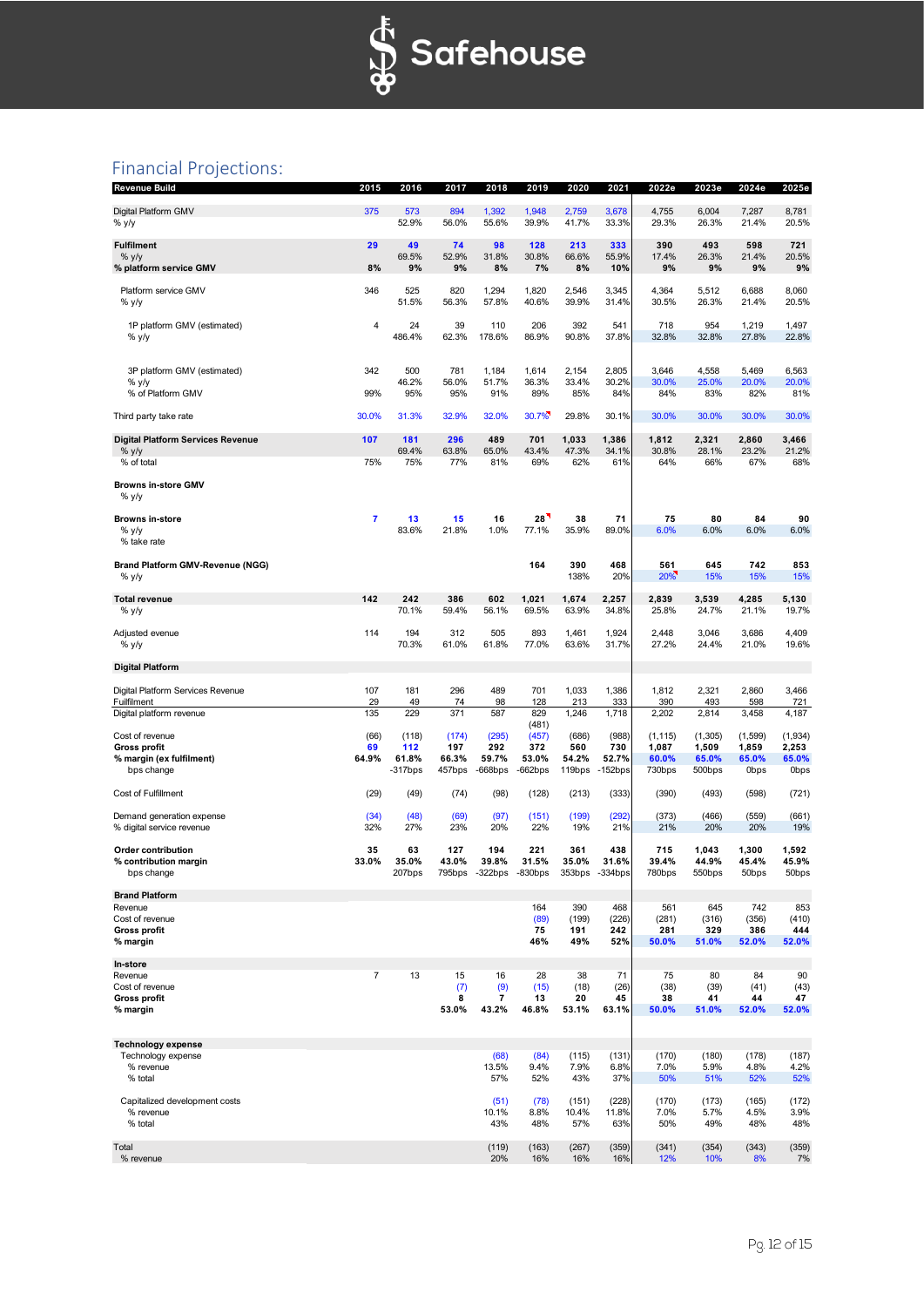

| <b>Income Statement</b>                                   | 2015           | 2016           | 2017           | 2018           | 2019           | 2020              | 2021             | 2022e             | 2023e            | 2024e             | 2025e            |
|-----------------------------------------------------------|----------------|----------------|----------------|----------------|----------------|-------------------|------------------|-------------------|------------------|-------------------|------------------|
| Revenue                                                   | 142            | 242            | 386            | 602            | 1,021          | 1,674             | 2,257            | 2,839             | 3,539            | 4,285             | 5.130            |
| $%$ y/y                                                   |                | 70.1%          | 59.4%          | 56.1%          | 69.5%          | 63.9%             | 34.8%            | 25.8%             | 24.7%            | 21.1%             | 19.7%            |
| <b>Adjusted Revenue</b>                                   | 114            | 194            | 312            | 505            | 893            | 1,461             | 1,924            | 2,448             | 3,046            | 3,686             | 4,409            |
| % y/y                                                     |                | 70.3%          | 61.0%          | 61.8%          | 77.0%          | 63.6%             | 31.7%            | 27.2%             | 24.4%            | 21.0%             | 19.6%            |
|                                                           | (66)           | (118)          | (181)          | (304)          | (561)          |                   |                  |                   |                  |                   |                  |
| Cost of Revenue                                           | (70)           | (125)          | (181)          | (304)          | (561)          | (903)             | (1, 240)         | (1, 433)          | (1,661)          | (1,996)           | (2, 387)         |
| % sales                                                   | 61.3%          | 64.7%          | 58.1%          | 60.2%          | 62.8%          | 61.8%             | 64.5%            | 58.5%             | 54.5%            | 54.1%             | 54.1%            |
| Gross profit                                              | 73             | 117            | 205            | 298            | 460            | 771               | 1,017            | 1,405             | 1,878            | 2,289             | 2,743            |
| % margin                                                  | 51.0%          | 48.3%          | 53.1%          | 49.5%          | 45.0%          | 46.1%             | 45.0%            | 49.5%             | 53.1%            | 53.4%             | 53.5%            |
| % adjusted margin                                         | 63.9%          | 60.4%          | 65.7%          | 59.1%          | 51.5%          | 52.8%             | 52.8%            | 57.4%             | 61.7%            | 62.1%             | 62.2%            |
| bps change                                                |                | $-349$ bps     | 531bps         | $-653bps$      | $-766$ bps     | 129bps            | 5bps             | 457bps            | 427bps           | 42bps             | 13bps            |
|                                                           |                |                |                |                |                |                   |                  |                   |                  |                   |                  |
| Selling, general and administrative expenses<br>% sales   | (130)<br>91.4% | (206)<br>84.9% | (296)<br>76.7% | (472)<br>78.3% | (870)<br>85.2% | (1, 351)<br>80.7% | (1,481)<br>65.6% | (1, 840)<br>64.8% | (2,062)<br>58.3% | (2, 341)<br>54.6% | (2,589)<br>50.5% |
|                                                           |                |                |                |                |                |                   |                  |                   |                  |                   |                  |
| Demand generation expense                                 | (34)           | (48)           | (69)           | (97)           | (151)          | (199)             | (292)            | (373)             | (466)            | (559)             | (661)            |
| % of sales                                                |                |                |                | 19.3%          | 16.9%          | 13.6%             | 15.2%            | 15.2%             | 15.3%            | 15.2%             | 15.0%            |
| Technology expense                                        |                |                |                | (68)           | (84)           | (115)             | (131)            | (170)             | (180)            | (178)             | (187)            |
| % of sales                                                |                |                |                | 13.5%          | 9.4%           | 7.9%              | 6.8%             | 7.0%              | 5.9%             | 5.9%              | 5.9%             |
| Depreciation and amortization                             |                |                |                | (24)           | (114)          | (217)             | (251)            | (318)             | (320)            | (350)             | (375)            |
| % of sales<br>Share based payments                        |                |                |                | 4.7%           | 12.7%<br>(158) | 14.9%             | 13.1%<br>(196)   | 13.0%<br>(245)    | 10.5%<br>(244)   | 9.5%              | 8.5%             |
| % of sales                                                |                |                |                | (54)<br>10.7%  | 17.7%          | (292)<br>20.0%    | 10.2%            | 10.0%             | 8.0%             | (258)<br>7.0%     | (242)<br>5.5%    |
| General and administrative                                |                |                |                | (229)          | (346)          | (504)             | (592)            | (686)             | (822)            | (958)             | (1,080)          |
| % of sales                                                |                |                |                | 45.4%          | 38.7%          | 34.5%             | 30.7%            | 28.0%             | 27.0%            | 26.0%             | 24.5%            |
| Other items                                               |                |                |                |                | (16)           | (24)              | (19)             | (49)              | (30)             | (37)              | (44)             |
| % of sales                                                |                |                |                | 0.0%           | 1.8%           | 1.7%              | 1.0%             | 2.0%              | 1.0%             | 1.0%              | 1.0%             |
| (loss)/Gain on items held at fair value                   |                |                | (3)            | ä,             | 22             | (2,644)           | 2,024            |                   |                  |                   |                  |
| Impairment losses                                         |                |                |                |                |                | (39)              | (12)             |                   |                  |                   |                  |
| Share of profit of associates                             |                | $\mathbf 0$    | $\mathbf{0}$   | $\mathbf 0$    | $\mathbf 0$    |                   |                  |                   |                  |                   |                  |
| <b>Operating loss</b>                                     | (57)           | (89)           | (94)           | (173)          | (388)          | (3,263)           | 1,548            | (435)             | (184)            | (53)              | 154              |
| % margin                                                  | $-40.4%$       | $-36.6%$       | $-24.5%$       | $-28.8%$       | $-38.0%$       | $-195.0%$         | 68.6%            | $-15.3%$          | $-5.2%$          | $-1.2%$<br>$-71%$ | 3.0%<br>-394%    |
| Finance income                                            | $\mathbf{0}$   | 9              | 3              | 38             | 34             | 25                | 13               |                   |                  |                   |                  |
| Finance costs                                             | (5)            | (2)            | (20)           | (18)           | (19)           | (109)             | (86)             |                   |                  |                   |                  |
| Net finance costs                                         | (4)            | $\overline{7}$ | (18)           | 20             | 15             | (84)              | (74)             | 18                | 16               | 23                | 39               |
| % Net Debt                                                |                | 6%             | $-5%$          | 2%             | 6%             | $-9%$             | $-10%$           | 4%                | 4%               | 4%                | 4%               |
| % sales                                                   | $-3%$          | 3%             | $-5%$          | 3%             | 1%             | $-5%$             | $-3%$            | 1%                | 0%               | 1%                | 1%               |
| Loss before tax                                           | (62)           | (81)           | (112)          | (153)          | (373)          | (3, 347)          | 1,474            | (417)             | (168)            | (30)              | 194              |
| Income tax expense<br>% rate                              | 1              | (0)            | (0)            | (2)            | (1)            | 14                | (3)              |                   |                  |                   |                  |
|                                                           |                |                |                |                |                |                   |                  |                   |                  |                   |                  |
| Loss after tax                                            | (61)           | (81)           | (112)          | (156)          | (374)          | (3,333)           | 1,471            | (417)             | (168)            | (30)              | 194              |
| % y/y                                                     |                | 33%            | 38%            | 39%            | 140%           | 791%              | $-144%$          | $-128%$           | $-60%$           | $-82%$            | $-752%$          |
|                                                           |                |                |                |                |                |                   |                  |                   |                  |                   |                  |
| (Loss)/Profit attributable to:                            |                |                |                |                | (385)          |                   | 1,467            |                   |                  |                   | 194              |
| Equity holders of the parent<br>Non-controlling interests | (61)           | (81)           | (112)          | (156)          | 12             | (3, 351)<br>18    | 4                | (417)             | (168)            | (30)              |                  |
| %                                                         |                |                |                |                |                |                   |                  |                   |                  |                   |                  |
| Weighted-average diluted shares outstanding               | 172            | 189            | 223            | 264            | 319            | 344               | 472              | 473               | 473              | 473               | 473              |
| Change                                                    |                | 17             | 35             | 41             | 54             | 25                | 129              | $\mathbf 0$       |                  |                   |                  |
| <b>EPS</b>                                                | (0.36)         | (0.43)         | (0.50)         | (0.59)         | (1.21)         | (9.74)            | 3.10             | (0.88)            | (0.36)           | (0.06)            | 0.41             |
|                                                           |                |                |                |                |                |                   |                  |                   |                  |                   |                  |
| <b>EBITDA</b>                                             | (57)           | (89)           | (94)           | (150)          | (274)          | (3,046)           | 1,799            | (117)             | 136              | 298               | 529              |
| % margin                                                  |                |                |                |                |                |                   | 80%              | $-4.1%$           | 3.8%             | 6.9%              | 10.3%            |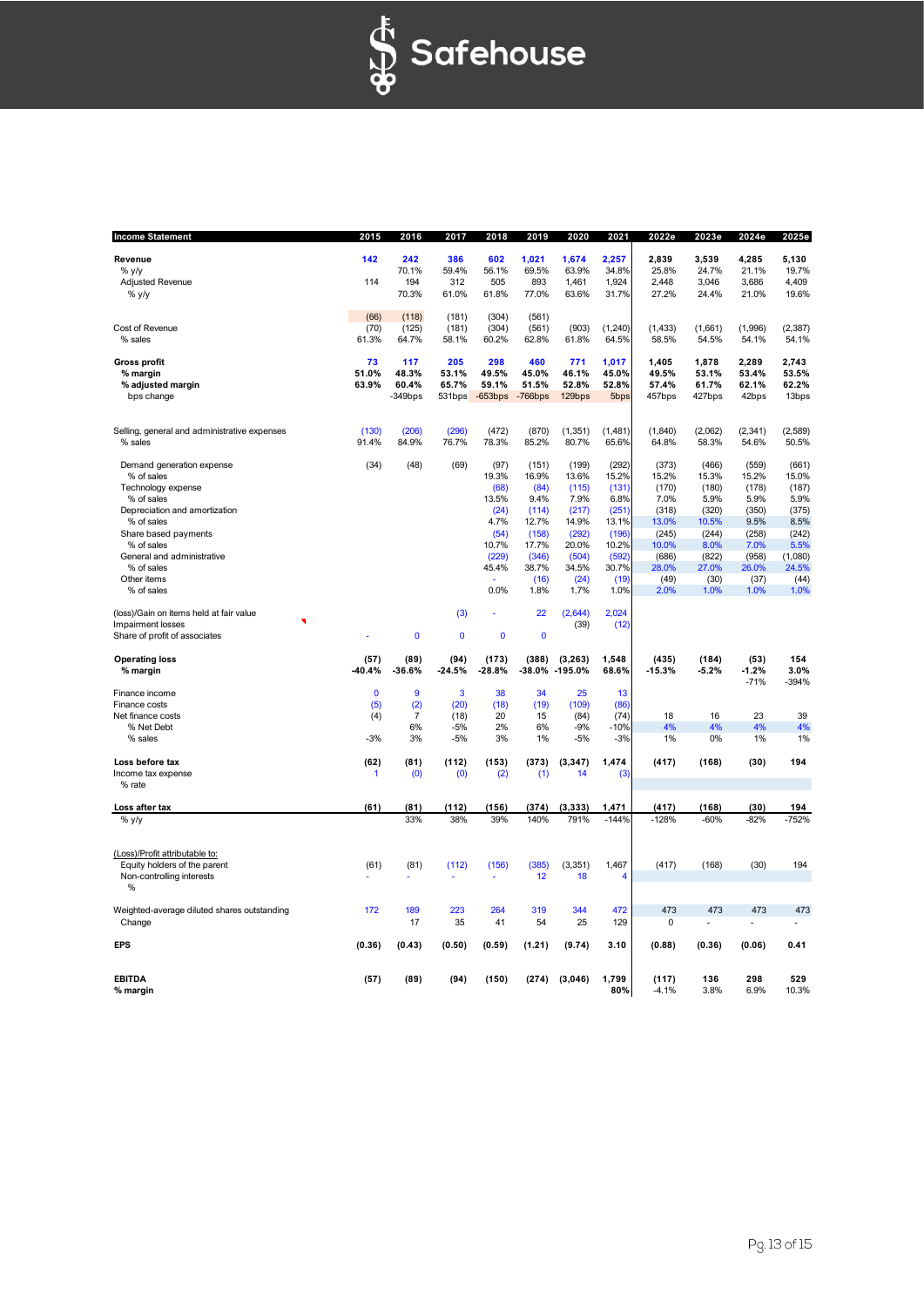

| <b>Balance Sheet</b>                        | 2015 | 2016           | 2017        | 2018         | 2019           | 2020           | 2021         | 2022e | 2023e       | 2024e | 2025e    |
|---------------------------------------------|------|----------------|-------------|--------------|----------------|----------------|--------------|-------|-------------|-------|----------|
| <b>Non-Current Assets</b>                   |      |                |             |              |                |                |              |       |             |       |          |
| Trade and other receivables                 |      | 5              | 9           | 10           | 12             | 58             | 31           | 39    | 49          | 59    | 71       |
| Deferred tax assets                         |      |                |             |              |                | 14             | 13           | 13    | 13          | 13    | 13       |
| Intangible assets                           |      | 43             | 74          | 103          | 1,363          | 1,279          | 1.360        | 1,212 | 1.065       | 880   | 677      |
| PP&E                                        |      | 16             | 27          | 38           | 68             | 89             | 97           | 97    | 97          | 97    | 97       |
| Right of use assets                         |      |                |             |              | 115            | 179            | 196          | 196   | 196         | 196   | 196      |
| Investments/Other                           |      |                | $\mathbf 0$ | $\mathbf{1}$ | 22             | 8              | 18           | 18    | 18          | 18    | 18       |
| Investments in associates                   |      | $\mathbf{0}$   | $\mathbf 0$ | $\mathbf{0}$ | $\overline{2}$ | $\overline{2}$ | $\mathbf{0}$ | 0     | $\mathbf 0$ | 0     | $\Omega$ |
| <b>Total non-current assets</b>             |      | 64             | 110         | 152          | 1,583          | 1,630          | 1.715        | 1.575 | 1.438       | 1,263 | 1,072    |
| <b>Current Assets</b>                       |      |                |             |              |                |                |              |       |             |       |          |
| Inventories                                 |      | 14             | 51          | 61           | 128            | 145            | 256          | 295   | 342         | 411   | 492      |
| Trade and other receivables                 |      | 17             | 18          | 94           | 195            | 210            | 375          | 471   | 588         | 711   | 852      |
| Current tax assets                          |      |                |             |              |                | $\overline{2}$ | 10           | 10    | 10          | 10    | 10       |
| Short term investments                      |      |                |             |              |                |                | 100          | 100   | 100         | 100   | 100      |
| Derivative financial assets                 |      |                |             |              |                | 30             | 8            | 8     | 8           | 8     | 8        |
| Cash and cash equivalents                   |      | 150            | 384         | 1,045        | 322            | 1,573          | 1,363        | 1,075 | 1,028       | 1,199 | 1,617    |
| <b>Total current assets</b>                 |      | 181            | 453         | 1,199        | 645            | 1,961          | 2,112        | 1,960 | 2,076       | 2,440 | 3,079    |
| <b>Total Assets</b>                         |      | 245            | 563         | 1,351        | 2.228          | 3,591          | 3,827        | 3,535 | 3,515       | 3,703 | 4,151    |
| <b>Non-Current Liabilities</b>              |      |                |             |              |                |                |              |       |             |       |          |
| Provisions                                  |      | 4              | 5           | 13           | 24             | 129            | 61           | 61    | 61          | 61    | 61       |
| Deferred tax liabilities                    |      |                |             |              | 220            | 182            | 156          | 156   | 156         | 156   | 156      |
| Lease liabilities                           |      |                |             |              | 101            | 165            | 181          | 181   | 181         | 181   | 181      |
| Employee benefit obligations                |      |                |             |              |                | 26             | 13           | 13    | 13          | 13    | 13       |
| Derivative financial liabilities            |      |                |             |              |                | 2.996          | 872          | 872   | 872         | 872   | 872      |
| Interest-bearing loans and borrowings       |      | 17             |             |              |                | 635            | 516          | 516   | 516         | 516   | 516      |
| Put and call option liabilities             |      |                |             |              |                | 349            | 837          | 837   | 837         | 837   | 837      |
| Other liabilities                           |      | 15             | 5           | 15           | 78             | 5              | 13           | 13    | 13          | 13    | 13       |
| <b>Total Non-Current Liabilities</b>        |      | 37             | 10          | 29           | 422            | 4,488          | 2,649        | 2,649 | 2,649       | 2,649 | 2,649    |
| <b>Current Liabilities</b>                  |      |                |             |              |                |                |              |       |             |       |          |
| Trade and other payables                    |      | 84             | 137         | 194          | 448            | 666            | 806          | 932   | 1,080       | 1,298 | 1,552    |
| Provisions                                  |      |                |             |              |                | 27             | 15           | 15    | 15          | 15    | 15       |
| Current tax liabilities                     |      |                |             |              |                | 3              | 5            | 5     | 5           | 5     | 5        |
| Current lease liabilities                   |      |                |             |              | 18             | 26             | 34           | 34    | 34          | 34    | 34       |
| Derivative financial liabilities            |      |                |             |              |                | 17             | 21           | 21    | 21          | 21    | 21       |
| Employee benefit obligations                |      |                |             |              |                | 38             | 8            | 8     | 8           | 8     | 8        |
| Interest-bearing loans and borrowings       |      | 3              |             |              |                |                |              |       |             |       |          |
| Put and call option liabilities             |      |                |             |              |                |                | 8            | 8     | 8           | 8     | 8        |
| Other liabilities                           |      | $\overline{2}$ | 19          |              | $\overline{2}$ | $\mathbf{1}$   | 10           | 10    | 10          | 10    | 10       |
| <b>Total Current Liabilities</b>            |      | 89             | 156         | 194          | 468            | 779            | 907          | 1.033 | 1,181       | 1,399 | 1.653    |
| <b>Total Liabilities</b>                    |      | 126            | 166         | 223          | 890            | 5,267          | 3,556        | 3,682 | 3,829       | 4,047 | 4,301    |
| Equity                                      |      |                |             |              |                |                |              |       |             |       |          |
| Equity attributable to owners of the parent |      | 119            | 397         | 1,128        | 1,269          | (1,845)        | 89           | (329) | (497)       | (526) | (333)    |
| Non-controlling interests                   |      | (0)            |             |              | 69             | 169            | 182          | 182   | 182         | 182   | 182      |
| <b>Total Equity</b>                         |      | 119            | 397         | 1,128        | 1,338          | (1,676)        | 271          | (147) | (315)       | (344) | (151)    |
| <b>Total equity and liabilities</b>         |      | 245            | 563         | 1,351        | 2,228          | 3,591          | 3,827        | 3,535 | 3,515       | 3,703 | 4,151    |
|                                             |      |                |             |              |                |                |              |       |             |       |          |
| Net debt/(cash)                             |      | (115)          | (379)       | (1,029)      | (245)          | (933)          | (734)        | (446) | (399)       | (570) | (987)    |
| Net debt/(cash)/EBITDA                      | na   | na             |             | na           | na             | na             | na           | na    | na          | na    | na       |